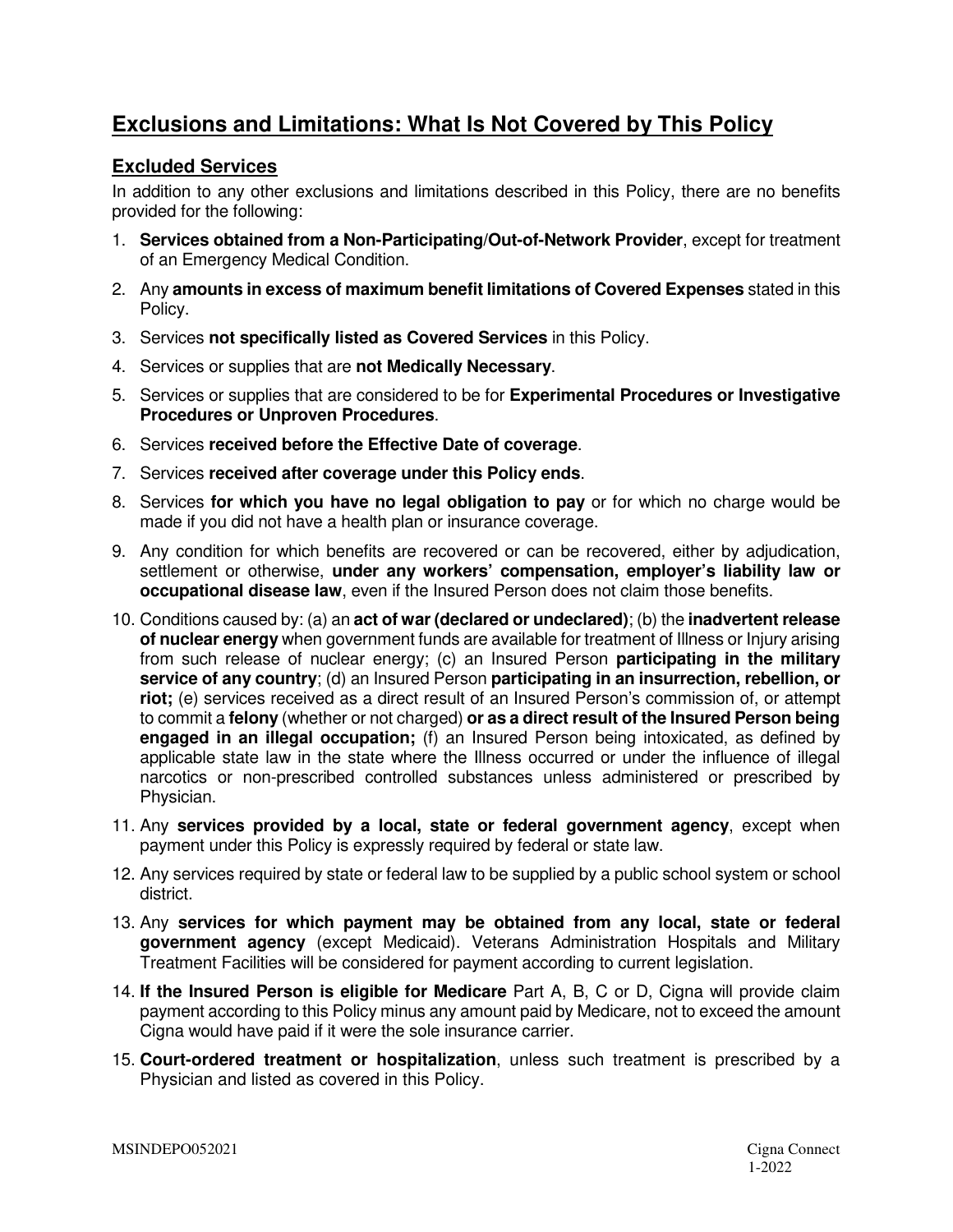- 16. Professional **services or supplies received or purchased directly or on your behalf by anyone, including a Physician, from** any of the following:
	- o Yourself or your employer;
	- $\circ$  A person who lives in the Insured Person's home, or that person's employer;
	- $\circ$  A person who is related to the Insured Person by blood, marriage or adoption, or that person's employer; or
	- $\circ$  A facility or health care professional that provides remuneration to you, directly or indirectly, or to an organization from which you receive, directly or indirectly, remuneration.
- 17. Services of a Hospital emergency room **for any condition that is not an Emergency Medical Condition** as defined in this Policy.
- 18. **Custodial Care, including but not limited to rest cures; infant, child or adult day care, including geriatric day care**.
- 19. **Private duty nursing** except when provided as part of the home health care services or Hospice Services benefit in this Policy.
- 20. Inpatient room and board **Charges in connection with a Hospital stay primarily for environmental change or physical therapy.**
- 21. Services received during **an inpatient stay when the stay is primarily related to** behavioral, social maladjustment, lack of discipline or other antisocial actions which are not specifically the result of a Mental Health Disorder.
- 22. **Complementary and alternative medicine services, including but not limited to**: massage therapy; animal therapy, including but not limited to equine therapy or canine therapy; art therapy; meditation; visualization; acupuncture; acupressure; acupuncture point injection therapy; reflexology; rolfing; light therapy; aromatherapy; music or sound therapy; dance therapy; sleep therapy; hypnosis; energy-balancing; breathing exercises; movement and/or exercise therapy including but not limited to yoga, pilates, tai-chi, walking, hiking, swimming, golf; and any other alternative treatment as defined by the National Center for Complementary and Alternative Medicine (NCCAM) of the National Institutes of Health. Services specifically listed as covered under "Rehabilitative Therapy" and "Habilitative Therapy" are not subject to this exclusion.
- 23. Any services or supplies **provided by or at a place for the aged, a nursing home, or any facility** a significant portion of the activities of which include rest, recreation, leisure, or any other services that are not Covered Services.
- 24. **Assistance in activities of daily living**, including but not limited to: bathing, eating, dressing, or other Custodial Care, self-care activities or homemaker services, and services primarily for rest, domiciliary or convalescent care.
- 25. **Services performed by unlicensed practitioners** or services which do not require licensure to perform, for example-meditation, breathing exercises, guided visualization.
- 26. Inpatient room and board **Charges in connection with a Hospital stay primarily for diagnostic tests** which could have been performed safely on an outpatient basis.
- 27. **Services which are self-directed** to a free-standing or Hospital-based diagnostic facility.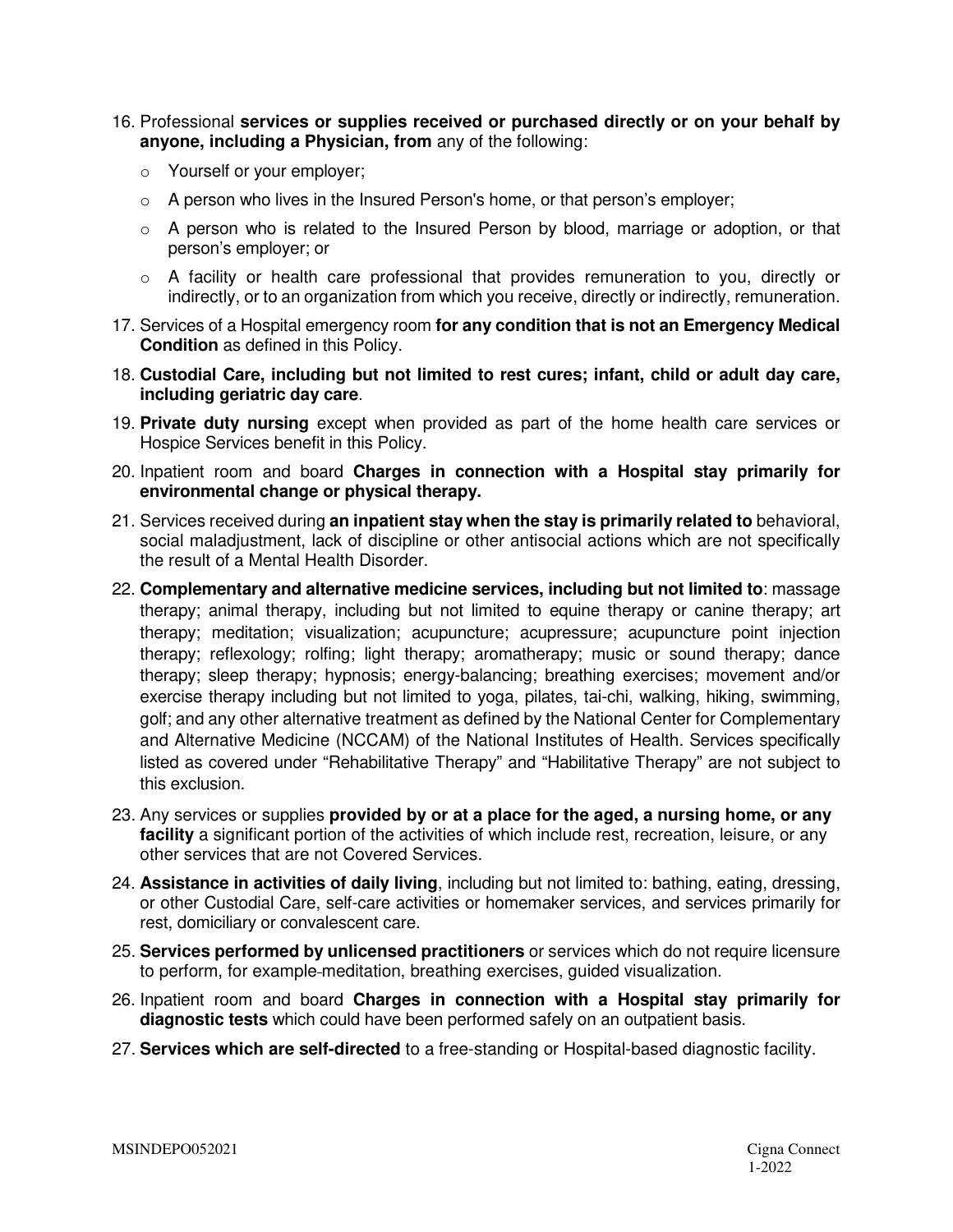- 28. Services **ordered by a Physician or other Provider who is an employee or representative of a free-standing or Hospital-based diagnostic facility**, when that Physician or other Provider:
	- $\circ$  Has not been actively involved in your medical care prior to ordering the service, or
	- $\circ$  Is not actively involved in your medical care after the service is received.

This exclusion does not apply to mammography.

- 29. **Dental services**, dentures, bridges, crowns, caps or other Dental Prostheses, extraction of teeth or treatment to the teeth or gums, except as specifically provided in this Policy.
- 30. **Orthodontic Services**, braces and other orthodontic appliances including orthodontic services for Temporomandibular Joint Dysfunction.
- 31. **Dental Implants**: Dental materials implanted into or on bone or soft tissue or any associated procedure as part of the implantation or removal of dental implants.
- 32. Any services covered under **both this medical plan and an accompanying exchangecertified pediatric dental plan** and reimbursed under the dental plan will not be reimbursed under this plan.
- 33. **Hearing aids** including but not limited to semi-implantable hearing devices, audiant bone conductors and Bone Anchored Hearing Aids (BAHAs), except as specifically stated in this Policy, limited to the least expensive professionally adequate device. For the purposes of this exclusion, a hearing aid is any device that amplifies sound.
- 34. **Routine hearing tests** except as provided under Preventive Care.
- 35. **Genetic screening** or pre-implantations genetic screening: general population-based genetic screening is a testing method performed in the absence of any symptoms or any significant, proven risk factors for genetically linked inheritable disease.
- 36. **Gene Therapy** including, but not limited to, the cost of the Gene Therapy product, and any medical, surgical, professional and facility services directly related to the administration of the Gene Therapy product.
- 37. **Optometric services**, eye exercises including orthoptics, eyeglasses, contact lenses, routine eye exams, and routine eye refractions, except as specifically stated in this Policy under Pediatric Vision.
- 38. An **eye surgery solely for the purpose of correcting refractive defects** of the eye, such as near-sightedness (myopia), astigmatism and/or farsightedness (presbyopia).
- 39. **Cosmetic surgery, therapy** or other services for beautification, to improve or alter appearance or self-esteem or to treat psychological or psychosocial complaints regarding one's appearance. This exclusion does not apply to Reconstructive Surgery to restore a bodily function or to correct a deformity caused by Injury or congenital defect of a Newborn child, or for Medically Necessary Reconstructive Surgery performed to restore symmetry incident to a mastectomy or lumpectomy.
- 40. **Aids or devices that assist with nonverbal communication**, including but not limited to communication boards, prerecorded speech devices, laptop computers, desktop computers, Personal Digital Assistants (PDAs), Braille typewriters, visual alert systems for the deaf and memory books except as specifically stated in this Policy.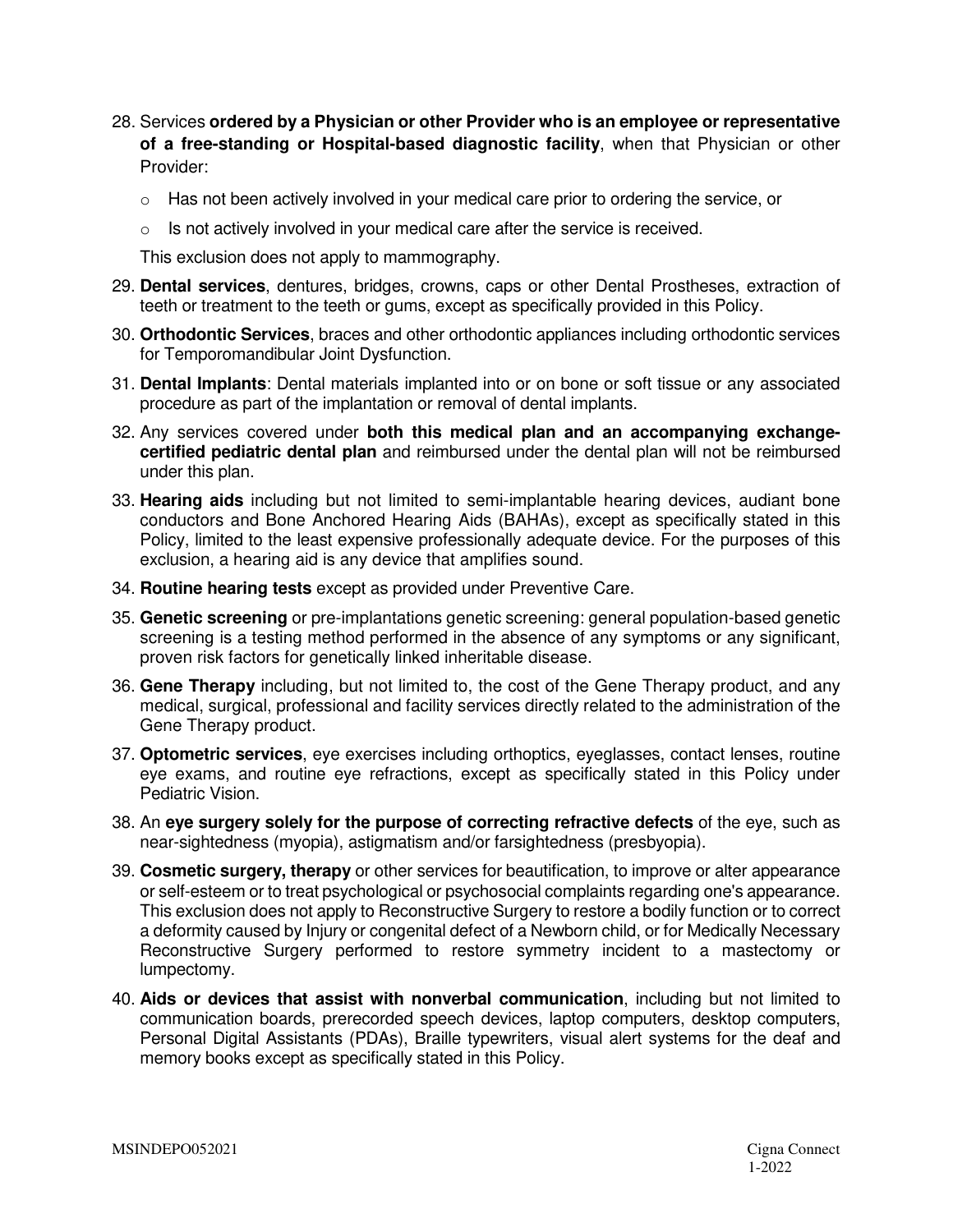- 41. **Non-Medical counseling or ancillary services**, including but not limited to: education, training, vocational rehabilitation, behavioral training, biofeedback, neurofeedback, employment counseling, back school, return to work services, work hardening programs, driving safety, and services, training, educational therapy or other non-medical ancillary services for learning disabilities and developmental delays, except as otherwise stated in this Policy.
- 42. **Services and procedures for** redundant skin surgery including abdominoplasty/panniculectomy, removal of skin tags, craniosacral/cranial therapy, applied kinesiology, prolotherapy and extracorporeal shock wave lithotripsy (ESWL) for musculoskeletal and orthopedic conditions, macromastia or gynecomastia; varicose veins; rhinoplasty, blepharoplasty and; orthognathic surgeries **regardless of clinical indications.**
- 43. Procedures, surgery or treatments to **change characteristics of the body** to those of the opposite sex unless such services are deemed Medically Necessary or otherwise meet applicable coverage requirements.
- 44. Any treatment, prescription drug, service or supply **to treat sexual dysfunction**, enhance sexual performance or increase sexual desire.
- 45. All services related to **the evaluation or treatment of fertility and/or Infertility**, including, but not limited to, all tests, consultations, examinations, medications, invasive, medical, laboratory or surgical procedures including sterilization reversals and In vitro fertilization, gamete intrafallopian transfer (GIFT), zygote intrafallopian transfer (ZIFT)
- 46. **Cryopreservation** of sperm or eggs, or storage of sperm for artificial insemination (including donor fees).
- 47. Fees associated with the **collection or donation of blood or blood products**, except for autologous donation in anticipation of scheduled services where in the utilization review Physician's opinion the likelihood of excess blood loss is such that transfusion is an expected adjunct to surgery.
- 48. Blood administration **for the purpose of general improvement in physical condition.**
- 49. **Orthopedic shoes** (except when joined to Braces), shoe inserts, foot orthotic devices.
- 50. **External and internal power enhancements** or power controls for prosthetic limbs and terminal devices.
- 51. **Myoelectric prostheses** peripheral nerve stimulators.
- 52. **Electronic prosthetic limbs or appliances** unless Medically Necessary, when a less-costly alternative is not sufficient.
- 53. **Prefabricated foot Orthoses**.
- 54. **Cranial banding/cranial orthoses/other similar devices**, except when used postoperatively for synostotic plagiocephaly.
- 55. **Orthosis shoes**, shoe additions, procedures for foot orthopedic shoes, shoe modifications and transfers.
- 56. Orthoses primarily used for cosmetic rather than functional reasons.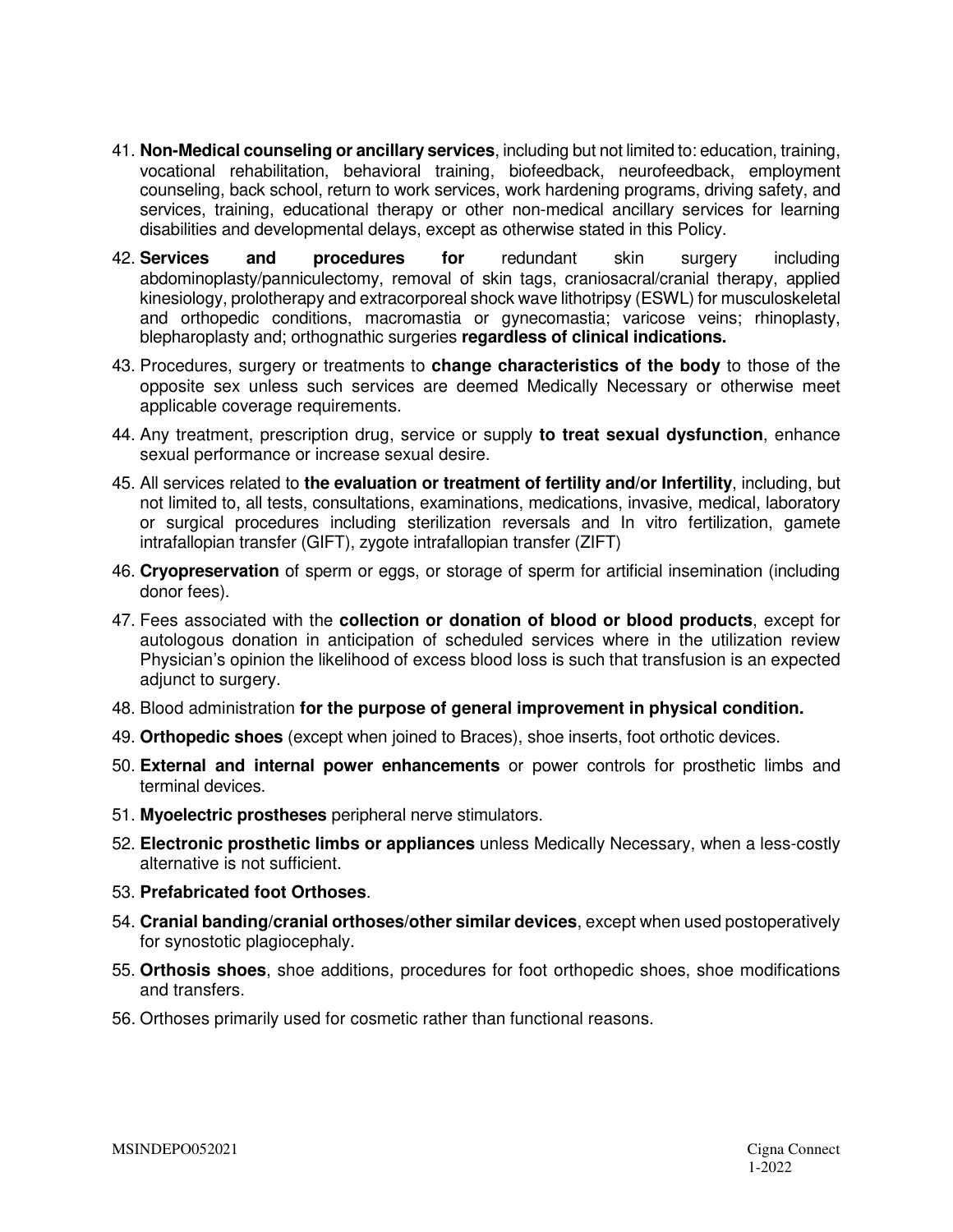- 57. **Non-foot Orthoses**, except **only** the following non-foot orthoses are covered when Medically Necessary:
	- o Rigid and semi-rigid custom fabricated Orthoses;
	- o Semi-rigid pre-fabricated and flexible Orthoses; and
	- $\circ$  Rigid pre-fabricated Orthoses, including preparation, fitting and basic additions, such as bars and joints.
- 58. Services primarily for **weight reduction or treatment of obesity including morbid obesity**, or any care which involves weight reduction as a main method for treatment. This includes any morbid obesity surgery, even if the Insured Person has other health conditions that might be helped by a reduction of obesity or weight, or any program, product or medical treatment for weight reduction or any expenses of any kind to treat obesity, weight control or weight reduction.
- 59. **Routine physical exams or tests** that do not directly treat an actual Illness, Injury or condition. This includes reports, evaluations, or hospitalization not required for health reasons; physical exams required for or by an employer or for school, or sports physicals, or for insurance or government authority, and court ordered, forensic, or custodial evaluations, except as otherwise specifically stated in this Policy.
- 60. Therapy or treatment intended primarily to improve or maintain general physical condition or for the purpose of enhancing job, school, athletic or recreational performance, including but not limited to routine, long term, or maintenance care which is provided after the resolution of the acute medical problem and when significant therapeutic improvement is not expected.
- 61. **Educational services** except for Diabetic Self-Management Training Programs, treatment for Autism, or as specifically provided or arranged by Cigna.
- 62. **Nutritional counseling or food supplements**, except as stated in this Policy.
- 63. **Exercise equipment, comfort items and other medical supplies and equipment** not specifically listed as Covered Services in the Covered Services section of this Policy. Excluded medical equipment includes, but is not limited to: air purifiers, air conditioners, humidifiers; treadmills; spas; elevators; supplies for comfort, hygiene or beautification; wigs, disposable sheaths and supplies; correction appliances or support appliances and supplies such as stockings, and consumable medical supplies other than ostomy supplies and urinary catheters, including, but not limited to, bandages and other disposable medical supplies, skin preparations and test strips except as otherwise stated in this Policy.
- 64. **Physical, and/or Occupational Therapy/Medicine** except when provided during an inpatient Hospital confinement or as specifically stated in the benefit schedule and under "Rehabilitative Therapy Services (Physical Therapy, Occupational Therapy and Speech Therapy)" in the section of this Policy titled "Comprehensive Benefits: What the Policy Pays For."
- 65. All **Foreign Country Provider** Charges are excluded under this Policy except as specifically stated under "Foreign Country Providers" in the section of this Policy titled "Comprehensive Benefits: What the Policy Pays For."
- 66. **Routine foot care** including the cutting or removal of corns or calluses; the trimming of nails, routine hygienic care and any service rendered in the absence of localized Illness, a systemic condition, Injury or symptoms involving the feet except as otherwise stated in this Policy.